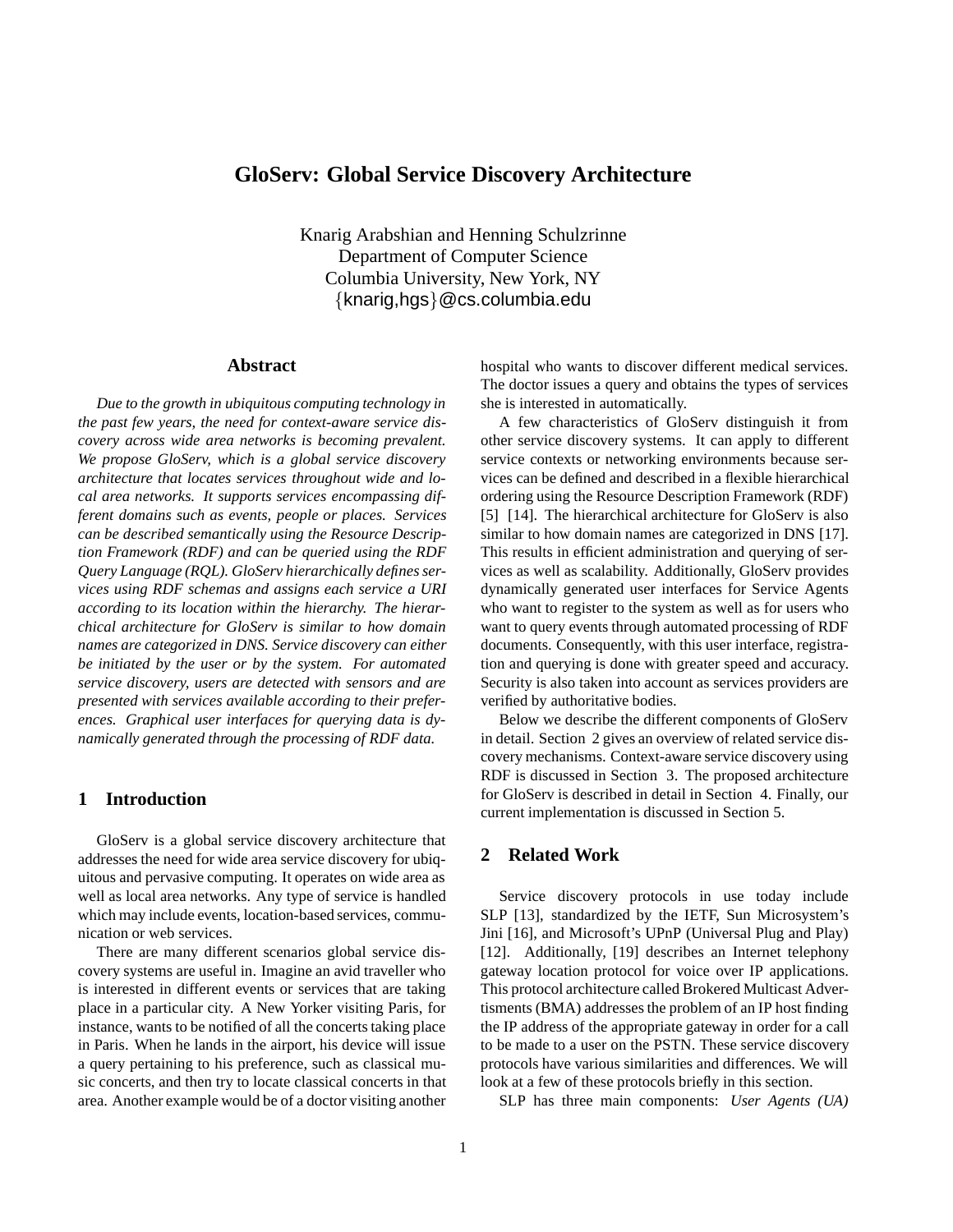which perform service discovery on behalf of a client, *Service Agents (SA)* which advertise location and characteristics of the service on behalf of the service, and *Directory Agents (DA)*, which are optional, record available services and also respond to service requests from UAs. In SLP, there are two modes of operation which depend on the existence of the DA. If a DA exists, it records all the information which is advertised by the SAs. UAs then learn of services available by unicasting their requests to the DA. However, in the case where a DA does not exist, UAs repeatedly multicast the same request that they would have unicast to the DAs. SAs listen to these multicast requests and send unicast responses to the UA in case of a service match. The presence of a DA allows for fewer or no multicast messages uses of less bandwidth. The UAs also receive faster responses and thus DAs are usually used in larger networks. Services are advertised and registered using a service URL and a list of service attributes.

Jini is built on top of the Java object and RMI system. Service registries, similar to SLP's DAs, are used to register service proxy objects and act as lookup services. Through a discovery process, a client downloads the service proxy and invokes it to access the service. The Java class hierarchy defines services and their attributes.

UPnP differs from SLP and Jini in that it doesn't have a central service registry but services just multicast their announcements to control points that are listening to these messages. Control points can also multicast discovery messages and search for devices within the system. XML describes the services in greater detail.

SLP and Jini can cover small networks as well as larger enterprise networks whereas UPnP is appropriate for home or small office networks. The query languages for SLP and Java are simple text-based attribute-value pairs. UPnP provides more descriptive queries through XML. The main drawback to these systems is that they do not cover a wide area network that spans the whole Internet, but rather they are limited to a certain vicinity such as home or enterprise networks. SLP and Jini also provide simpler querying mechanism which do not give enough flexibility to the system. GloServ addresses these issues by functioning in both the wide area as well as detailed querying. For example, users can search for museums that exhibit Vermeer paintings in New York City.

## **3 Context-aware Service Discovery using RDF and RQL**

Currently, in service discovery systems, attributes are represented as simple name-value pairs. This limits the ability of the user to search according to its current context by issuing a descriptive query. With the use of RDF, services can be categorized hierarchically where the attributes are described in detail and defined flexibly with RDF schemas.

### **3.1 RDF**

RDF, developed by the World Wide Web Consortium (W3C), is a language for representing information about resources in the World Wide Web. It is based on URI [7] and XML [8] technologies. It was designed to represent metadata about Web resources, such as title or author of a Web page. However, the concept of a "Web resource" has been generalized to include any type of information that can be identified on the Web. RDF is used in situations where information about Web resources needs to be processed by applications. Because of its uniformity, applications can deploy RDF parsers and processing tools in order to exchange this information between applications.

RDF is based on the idea of identifying things using URIs and describing resources in terms of simple properties and property values. RDF is represented in triplets: (subject predicate object). Figure 1 drawn from [15] describes an RDF code and its corresponding graph. One triplet is: *(*<*http://www.www.w3.org/TR/rdf-syntax-grammar*> <*http://purl.org/dc/elements/1.1/title*> *"RDF/XML Syntax Specification(Revised)")*. The other triplet illustrates a graph that has no URIref and is a blank node which constructs a hierarchy of different levels. A blank node represents something that does not have a URIref, but can be described in terms of other information. In this case, the blank node represents a person, the editor of the document, and the person is described by his name and home page. The semantics of the following graph is as follows, "the document 'http://www.www.w3.org/TR/rdf-syntaxgrammar' has a title 'RDF/XML Syntax Specification (Revised)' and has an editor, the editor has a name 'Dave Beckett' and a home page 'http://purl.org/net/dajobe/' ". Thus, RDF represents the semantics of different URIs on the Web in a flexible yet descriptive manner.

### **3.2 RDF Schema**

The RDF schema [9] is RDF's vocabulary description language that provides a type system for RDF. This is similar in some ways to type systems of object-oriented programming languages such as Java. For example, as in Java, RDF schema allow resources to be defined as instances of one or more classes which contain properties. Properties can define the domain and range of classes. The domain of a property is the class that the property belongs to and the range is the type of values the property can take on.

The mapping of the RDF schema to the RDF document is as follows: Classes are mapped to the "subject" and Properties to the "predicate". Although this is not mandatory, it helps to understand the concept of how RDF schemas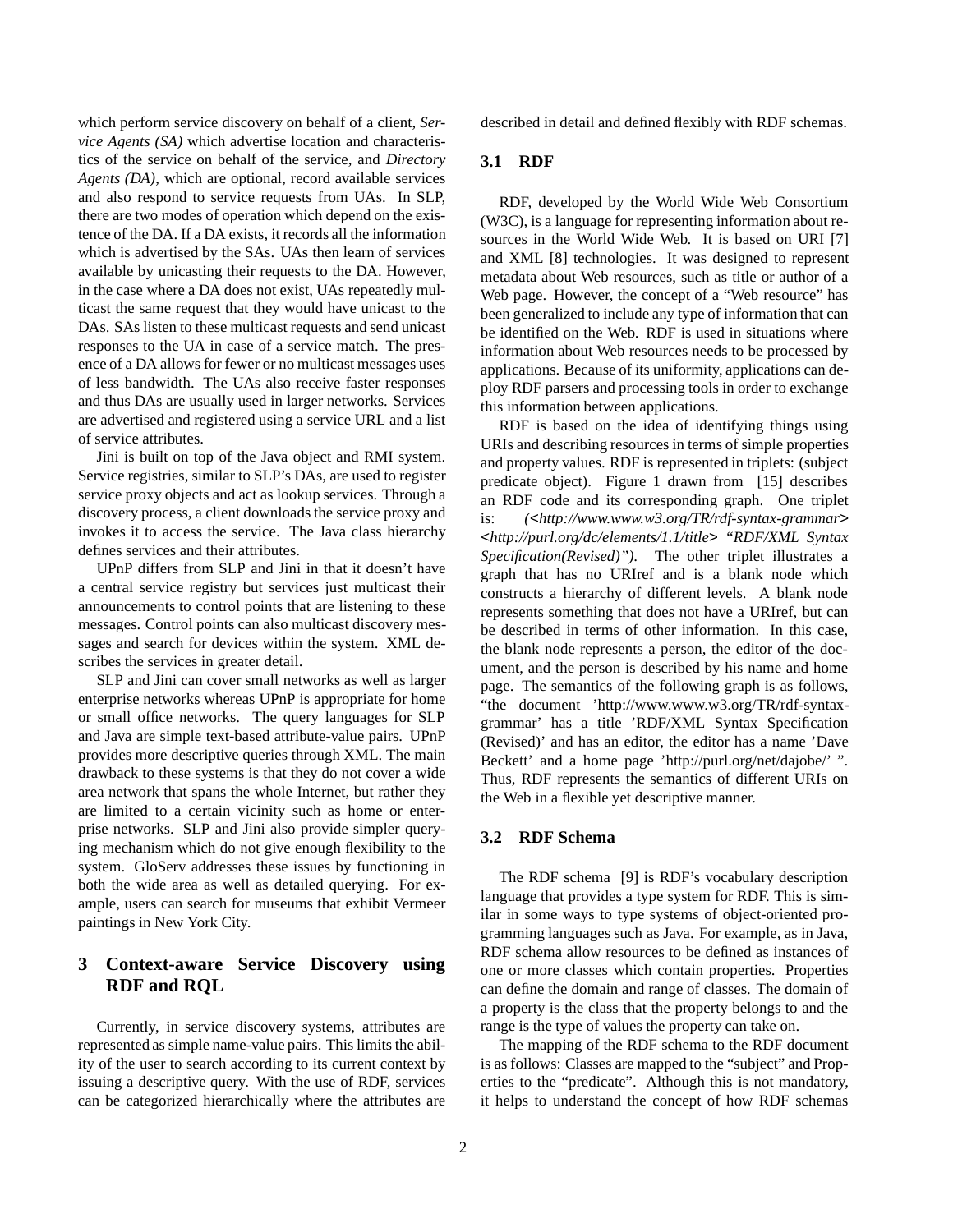

### **Figure 1. Example of RDF message and corresponding graph**

work with RDF documents. Figure 2 shows an example of how an RDF schema relates to an RDF document. The class "Restaurant" has properties "Rating" and "Cuisine" and in the RDF document, "Restaurant" is the subject while "Cuisine" and "Rating" are the predicates. The properties "Cuisine" and "Rating" have their domains set to the class "Restaurant" while their range is of type "Literal". This means that these properties can be applied to the class "Restaurant" and their values will be of type "Literal". A property can have more than one domain defined within it which makes the class-property relationship many to many. In this respect, RDF classes and properties differ from programming language types.

### **3.3 RQL**

Various query languages have been developed to query RDF. These are similar to a database query and extract relevant information of a particular RDF message. Two such languages are RDF Query Language (RQL) [21] and RDF Data Query Language (RDQL)) [22]. RQL is a typed functional language, whereas RDQL is an implementation of an SQL-like query language for RDF.

The main feature of RQL that sets it apart from other RDF query languages is that it has richer capabilities such as allowing schemas to be discovered. It can find the description of resources such as the classes under which the resource URL is classified. This gives greater automation for semantic processing and querying. If a user wants to know what class of services a certain URL belongs to, GloServ can present it to the user with a specific query in RQL. It can also perform direct querying of triples of RDF where given either two of the subject, predicate or object values, the third one is returned

Figure 3 shows how a basic RQL query is formed. The



### **Figure 2. Example of RDF Schemas applied to RDF document**

first query is searching for the rating of the PatsPizza restaurant. RQL queries can go down many levels of the hierarchy. In our example, we only show one level. Further examples of querying Classes and Properties are seen in the second and third queires. The second query, determines which classes appear as the domain and range of property "Rating". The results show that the domain is "Restaurant" and the range is "Literal". The third query finds all the properties that are defined on class "Restaurant". That query returns "Rating" and "Cuisine". Class and Property variables are represented with \$ and @ signs respectively.

The Lightweight Directory Access Protocol (LDAP) [24], which is used to search directories, may be used for structuring services and querying for them. The main difference between LDAP and RDF/RQL is that RQL gives the ability to query schemas whereas in LDAP this is not possible. Also, the tree structure is not mandatory in RDF whereas in LDAP it is.

It can be seen from the examples provided that RQL provides a rich set of querying techniques. There are many other different forms of querying in RQL that are beyond the scope of this paper.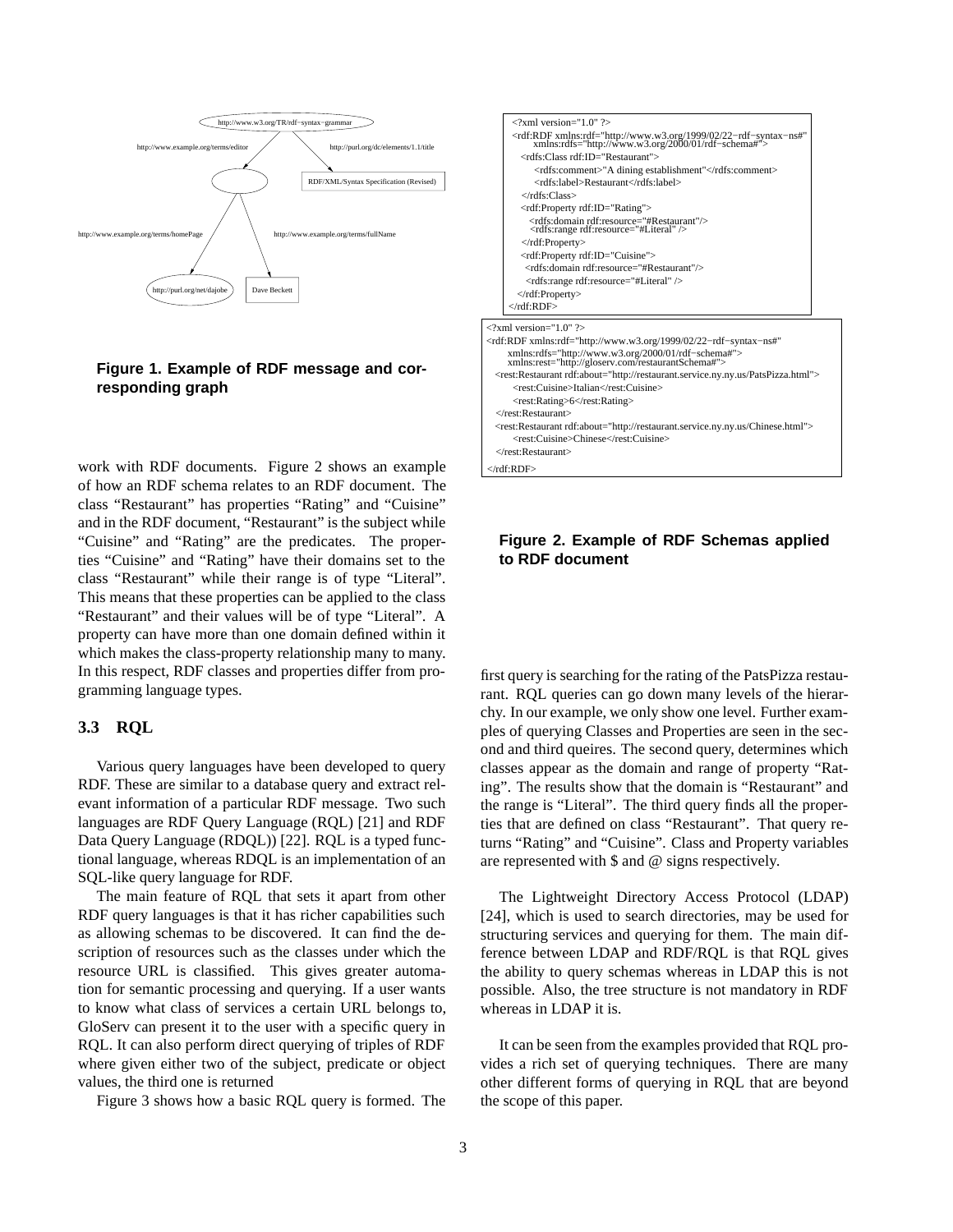$=\geq$ Result Y=6 where  $X = "http://restaurant.service.ny.ny.us/PatsPizza"$ from  ${X}$ rating ${Y}$ select Y

OR  $\Rightarrow$  Result:  $X =$  Restaurant,  $Y =$  Literal select X, Y from Class $\{X\}$ , Class $\{Y\}$ ,  $\{X\}$ Rating $\{Y\}$ select \$X, \$Y from {\$X}Rating{\$Y}

> =>Result: Rating, Cuisine where domain( $P$ ) = Restaurant from Property{P} select @P from {;Restaurant}@P select P OR

#### **Figure 3. Example of RQL queries**

## **4 GloServ Architecture**

## **4.1 Service Hierarchy**

The GloServ architecture is similar to DNS in that it contains root name servers and authoritative name servers that manage the information of services. We envision that a separate classification system similar to North American Industry Classification System (NAICS) [1] classifies the hierarchy of services and establishes RDF schemas that describe each type of service. An authority such as ICANN [2] delegates the top level services and events to individual root and authoritative Name Servers. The service categorization is similar to yellow pages directory. Although the categories may change from time to time, they are not expected to change drastically or frequently, which gives us the ability to pre-define the service hierarchy and implement caching in local user agents.

Possible high-level categories for name servers are: events, services, people, or places. The hierarchy goes down all the way to the leaves, which represent the Service Agents. Service Agents (SAs) provide the particular services by registering with GloServ and being inserted into a particular point in the hierarchy as described in the next section.

We have chosen to use URNs (Uniform Resource Names) to reference services in GloServ. One reason for this is that services registered in GloServ may support different types of protocols such as HTTP [11], SIP [20] or others. Therefore, it makes sense to label a service with a name and let each service itself handle the type of protocol mechanism. There can be a general resolution service that maps each service to a list of protocols. The mapping of protocols to services has not been fully researched as of yet.

The URN of a name server is formed according to the hierarchy of the service. We assume that GloServ constructs a hierarchy of services either by location, category, or both. Location-based services have their civil geographical location within the URN to indicate where the particular service is taking place. However, there may very well be services or events that are virtual and not based on a particular location such as in calendar events, which are based on time. We assume both type of hierarchies can exist due to administration and management issues. It is highly unlikely that the maintenance and breakdown of location-based services in the United States, such as restaurants or concerts, will be the same as that in Italy. To have a generic URN such as *urn:gloserv:concert.event* for concert events which is managed by one type of global organization, will be too complicated and hence unrealistic in a real-world scenario. Therefore, we assume that both types of hierarchies can exist and we leave the administration aspect to the various organizations within that country.

The hierarchy of location-based services can be constructed either by specifying the service first or the location. For example, classical music concert servers located in New York City can be specified either by: *urn:gloserv:classical.concert.event.new york.ny.us* or by *urn:gloserv:new york.ny.us.classical.concert.event*. The gloserv URN Namespace Identifier (NID) is registered with IANA and specifies global services. The remaining Namespace Specific String (NSS) demonstrates the hierarchy of the service where the top-level name server is either .event or .us. Figure 4 illustrates the hierarchy of GloServ.

The hierarchy of the services is defined with RDF schemas as we discussed in Section 3 for every level within the hierarchy. Every name server within the hierarchy will have its own RDF schema store which describes all the services of its children. Name servers also manage generic registration where new Service Agents can register to and be added to GloServ. GloServ differs from DNS in this respect because instead of having zone files, it uses RDF which not only maps a service to a URN, but also describes each service's properties in greater detail. The addition of services and how RDF stores are managed is described in greater detail below.

We have adopted a similar scheme to DNS in constructing our architecture because it provides scalability. Descriptive URNs of name servers, allow User Agents to perform service querying with greater speed and efficiency. The UAs will be aware of the different levels of the hierarchy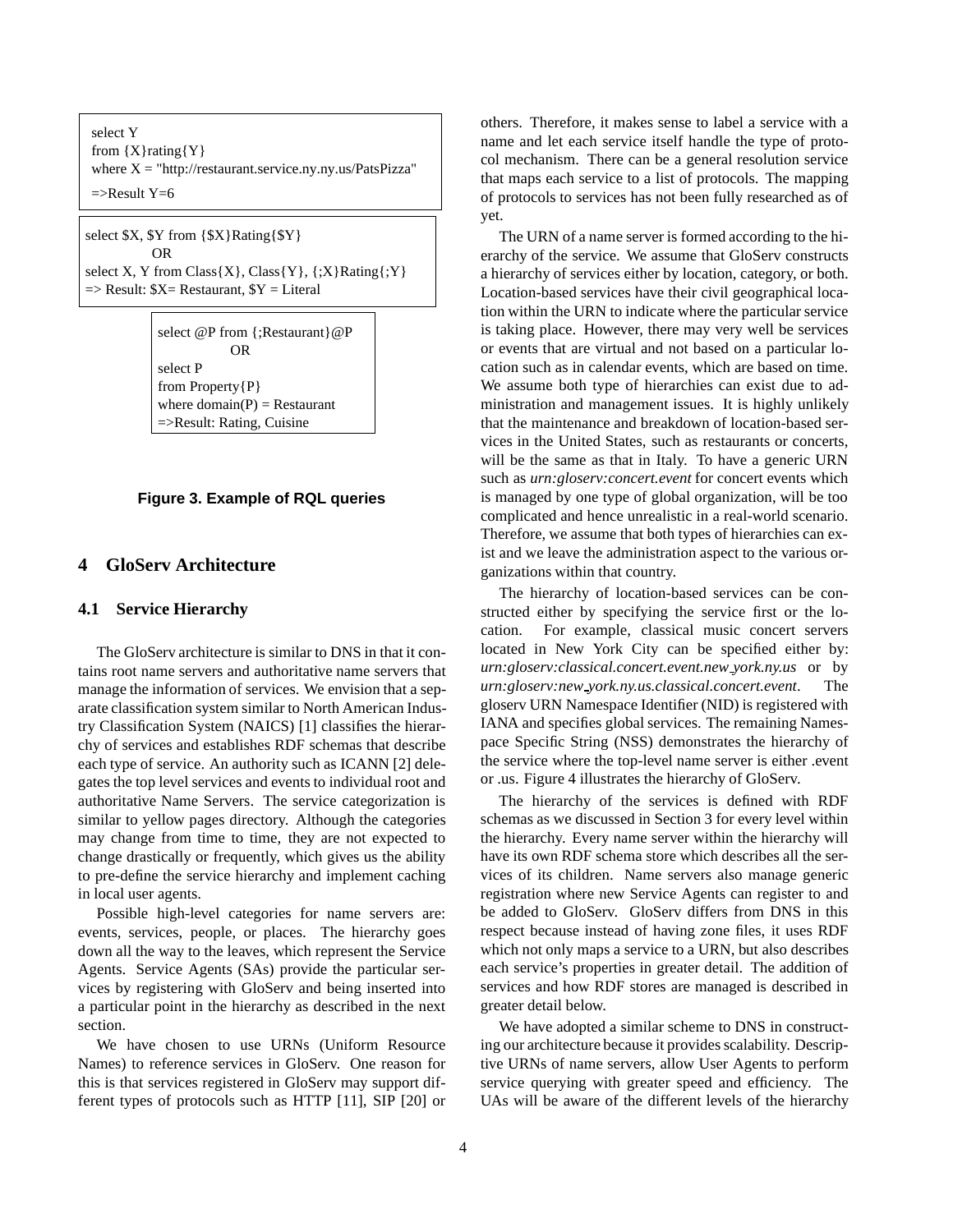

### **Figure 4. Example of a GloServ hierarchy of Name Servers**

of and query directly for a service.

#### **4.2 Service Registration**

GloServ has a Services Registry that records all the services in an RDF schema hierarchically and multiple Registrars that handle registration for different service types. There are various options for running registrars in GloServ. There may be a single authoritative registrar for one type of service such as "restaurant" or multiple competing registrars. Registration can either be free, require a fee, by membership in some organization, or by a government license. Free registrations will probably be issued in smaller networks where the registrar is controlled by a network administrator and all services are pretty much trustworthy. On the global scale, however, registration can be more complex. Registrars will most probably require a fee for commercial service providers. This makes sense as service providers will have no incentive to lie about the type of service they provide if they are paying for the service. There may also be multiple registrars for a particular service where registrars compete with one another to store services information and provide different rates, similar to how Internet Service Providers work today. Certain service providers may need government licenses such as doctors, emergency services or plumbers. Service providers will also be verified by Verification Servers, which take in digital signatures of potential registrants and verify that they are legitimate service providers. A Verification Server will have a list of certified digital signatures for every service type. If the registrant's digital signature hashes to the digital signature of its proposed service, then it will be verified, otherwise it will be rejected.

A similar protocol to IRIS (The Internet Registry Information Service) [18] can be adopted for registrars. IRIS is an application layer client-server protocol that establishes a framework for representing the query and result operations of the information services of Internet registries. It specifies this information using XML schemas. Since GloServ will have many different type of Registrars and possibly different methods of registrations, incorporating a protocol similar to IRIS where every registrar can specify its registration mechanism using a schema will be helpful. This is currently an area of research we are looking into.

We have chosen a web interface for service registration. However, we have separated our architecture so that the user interface can be independent of the backend architecture. The registration web form consists of three main parts. The first part displays the hierarchy of the services. The SA administrator checks the place within the hierarchy that it wants to register in. The second part is the security section where the SA enters its digital signature that verifies that it really does provide the service it claims to. Digital signatures are given out by the Verifying Authority Servers that authenticate service providers. These servers may be handled by governmental or private administrative bodies. The registration server verifies the SA by first authenticating it with a verifying authority server. The third part of the form is where the SA's RDF data is entered. Once the registrar verifies the SA, it sends the RDF data to the name server that manages that type of service. The name server stores the RDF data of that SA in its database.

For example, a classical concert event Service Agent in New York City would register with GloServ by specifying that it wants to be inserted under the *urn:gloserv:classical.concert.event.new york.ny.us* authoritative name server. The *urn:gloserv:classical.concert.event.new york.ny.us* name server adds the RDF data to its RDF store. The Service Agent will have its own RDF store describing all the services that it provides.

#### **4.3 Querying with local User Agents**

This brings us to the querying portion of GloServ. Queries are issued by local User Agents (UAs). These UAs hold a copy of the hierarchy of Service Agents in their RDF store similar to the registration servers. This information is cached and periodically renewed to update any changes within the hierarchy. When a user issues a query, it is automatically connected to a local user agent. The local UA, like the registrar, has a cached copy of the hierarchy of services in an RDF store, which it periodically renews. The main function of the local UA is to query for services on behalf of the user. When a user enters into a room equipped with the GloServ system, it is presented with a form which displays all the categories of services offered. Information about the services is generated from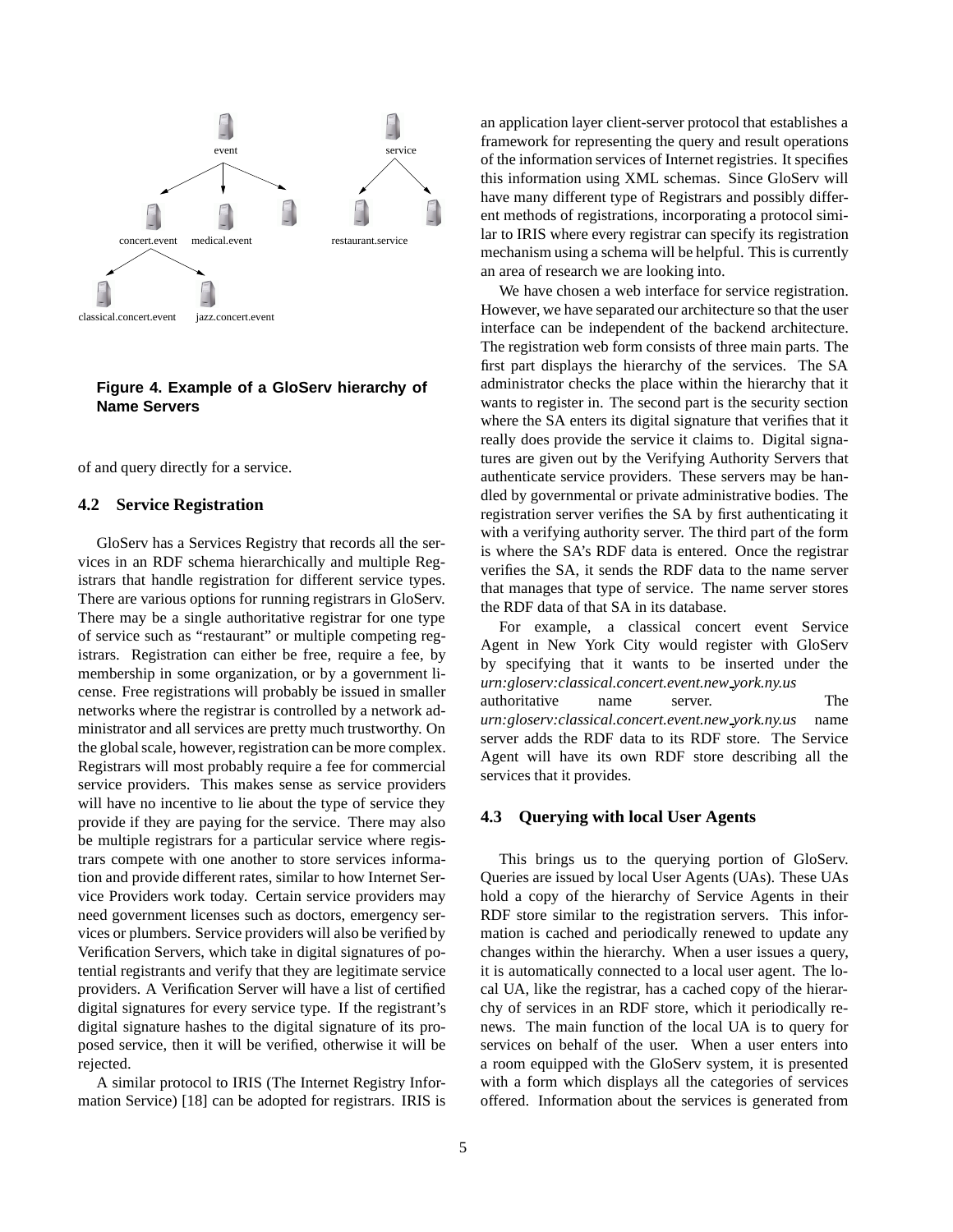the cached RDF data. Once the user chooses what type of service it wants, the UA connects to that name server and queries for the service. The UA finds the name server similar to the way the SA finds it. It can either directly query for it in the Services Registry or generate a URN and try out first the generic URN for services not based on location and then the concatenated URN of a service and the current location. If a user wants to query for restaurants in New York City, the UA can obtain the registration information of restaurants from the Services Registry and realize that it is a location-based service. However, it can also choose to issue a query to both: *urn:gloserv:restaurant.service* and *urn:gloserv:restaurant.service.new york.ny.us*. One of these servers will respond and the UA establishes contact with the correct name server. The UA then obtains from the name server RDF metadata that describes the various parameters that the user has to fill out in order to form an RQL query to search the database of that particular SA. This metadata is generated into a form. The metadata is a set of RDF files that describes the user interface of the various properties that can be queried. This is illustrated in the scenario where a user is searching for Italian restaurants in New York City. The local UA connects to the *urn:gloserv:restaurant.registrar.service.new york.ny.us* server and obtains metadata, generates the GUI and formulates the query for the particular restaurant. The user enters the information it wants to query for by filling out the form. The local UA formulates an RQL query automatically and sends it to the *gloserv:restaurant.service.new york.ny.us* server. When a user queries for events, the local UA can also subscribe the user to the particular event in which case the user will then receive notifications from the event agent. However, for the purpose of this paper, the event subscription is not discussed.

#### **4.3.1 Context-aware Querying**

There may be additional functionality added on to devices where a device may recognize the GloServ system and automatically issue a query pertaining to a user's preference. For instance, a traveler entering into an airport is interested in different touristic events taking place in that city. He may want to have his preferences stored in the device he is using so that the an automatic query can be issued without the user continually entering information about his preferences. The device will first have to recognize that the user is in an airport setting and once it knows that the context of the user is "travel" it will issue the queries that pertain to his travel preferences. Different devices, such as, IR/RF badges or Pocket PCs, can be used to store user information and to query for services.

This functionality can either be part of GloServ or it can be integrated within another context-aware system. Since GloServ is a service discovery architecture, it is better to separate this functionality and let another system handle the automated issuing of queries. [6] describes a ubiquitous computing system using SIP. It builds on CIN-EMA (Columbia InterNet Extensible Multimedia Architecture) [23] infrastructure and uses SLP for service discovery. This system can be integrated with GloServ where instead of issuing SLP queries, it can issue GloServ queries and provide the user with a context-aware environment.

### **5 Implementation and Future Work**

We are currently implementing a prototype version of GloServ. We have chosen to use Sesame [10] for creating and storing RDF records. Sesame is an experimental RDF store which implements different protocols in its queries, such as HTTP, Java RMI and SOAP. Other protocol handlers can also be added quite easily. Sesame also provides a Java API for RDF parsing and database management. It also provides a web interface to manually update RDF stores by adding, deleting or editing RDF entries.

In our previous work, we created a generic event notification system using the Session Initiation Protocol (SIP) and XML messages [4]. XML schemas that describe the parameters of an event were processed to automatically generate graphical user interfaces for the subscriber to input his information.

We are adopting a similar method in our implementation for GloServ. We use the RDF schemas to generate the user interface for registration and querying. Currently, we are implementing the registration functionality of GloServ. We are also looking into using OWL [3] for automated registration and service discovery. OWL and RDF are much of the same thing, but OWL is a stronger language with greater machine interpretability than RDF. OWL also comes with a larger vocabulary and stronger syntax than RDF which may be useful for describing services within a hierarchy.

### **6 Conclusion**

We have described GloServ, a global service discovery architecture that functions both on an wide area as well as a local area network. GloServ applies to a broad range of services since services are defined flexibly with the use of RDF schemas. It also administers automatic and sophisticated querying using RDF and RQL. Querying can either be done manually or automatically using sensor technology which results in a seamless discovery of services.

### **7 Acknowledgement**

This work is supported by a grant from Nokia Research. We would also like to acknowledge the contributions of